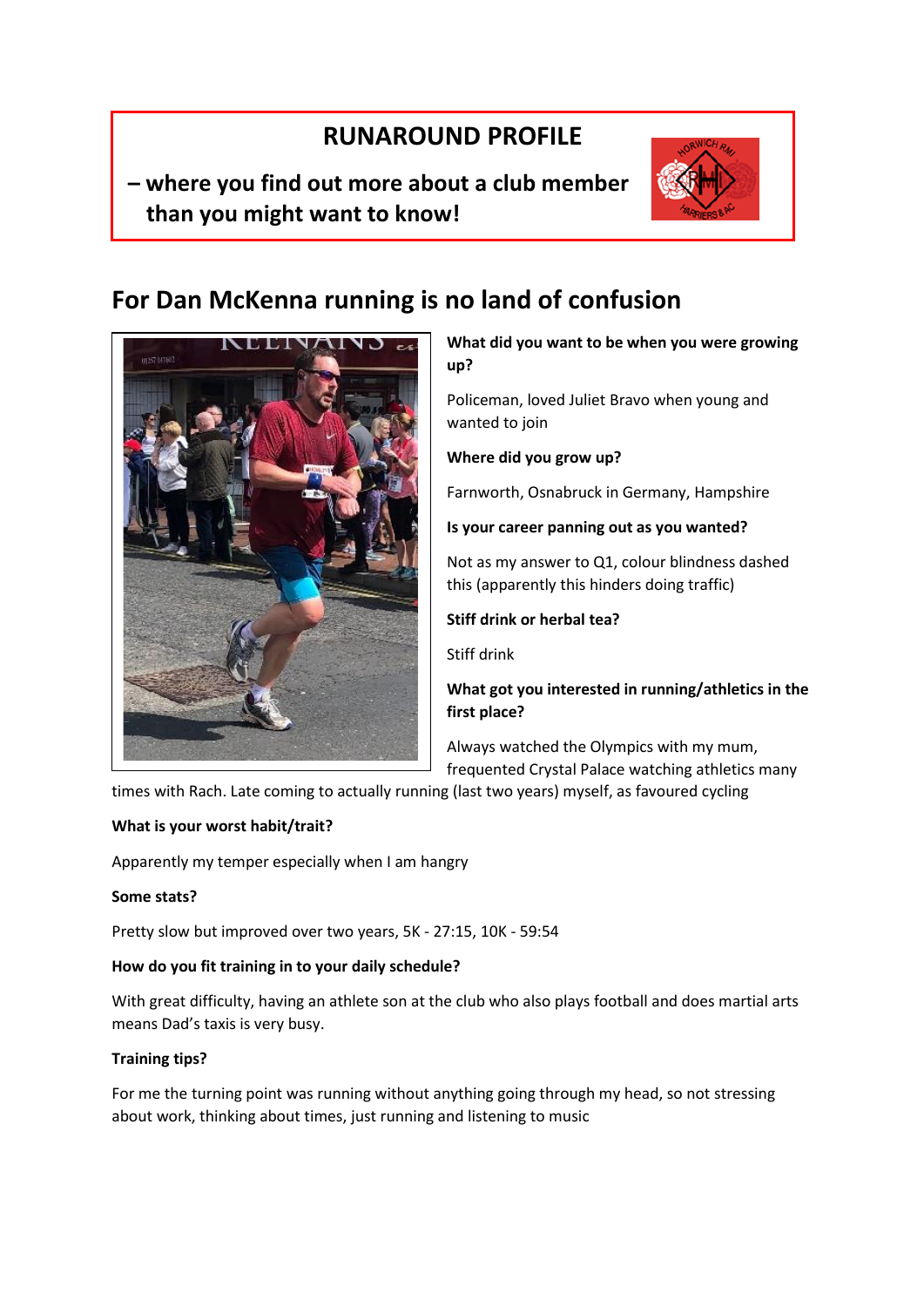#### **Other interests?**

Already mentioned cycling which I am a big fan of, also love going camping with the family

#### **Tell us something about yourself that may surprise us?**

I got to brown belt in Judo at 14 (we then moved back to the UK hence stopping)

#### **What has been your proudest moment?**

The day my boy was born

#### **Best advice you've ever been given?**

Always invest in comfy shoes and a comfy mattress as you spend most of your time in one or the other

#### **What was your most embarrassing and/or scary moment?**

Had a recent scary one, was out running a regular 5k route when everything went wobbly and dizzy, having stopped to see if it passed I figured I couldn't walk straight let alone run. Rach was at home recovering from a prolapsed disc at the time so couldn't drive, we organised a taxi home. Turns out I was suffering from Labyrinthitis virus and it floored me for a week (never taken a week off work before)

#### **When are you happiest?**

Without a doubt this is when camping, love being outdoors and sleeping with all that fresh air.

#### **What do you like about Horwich?**

The club - it has brought me together with so many great people, athletes, coaches, parents and volunteers. The town - I so don't know the town that well, but it has a heck of a nice backdrop of the pike

#### **Favourite Book/Reading?**

Big fan of Sebastian Faulks and loved 'Birdsong'

#### **Most rewarding running/athletics challenge?**

Any really, just getting out and doing something

#### **If you could edit your past, what would you change?**

Try not to live with regrets, just keep moving forward as best I can

# **Who or what has been your biggest sporting influence/inspiration?**

I am going to say Aidan (my boy) as he has got me into running, which has helped with both fitness and weight.

#### **What's your favourite music?**

Was brought up listening to Genesis and I didn't rebel against this and genuinely love their music